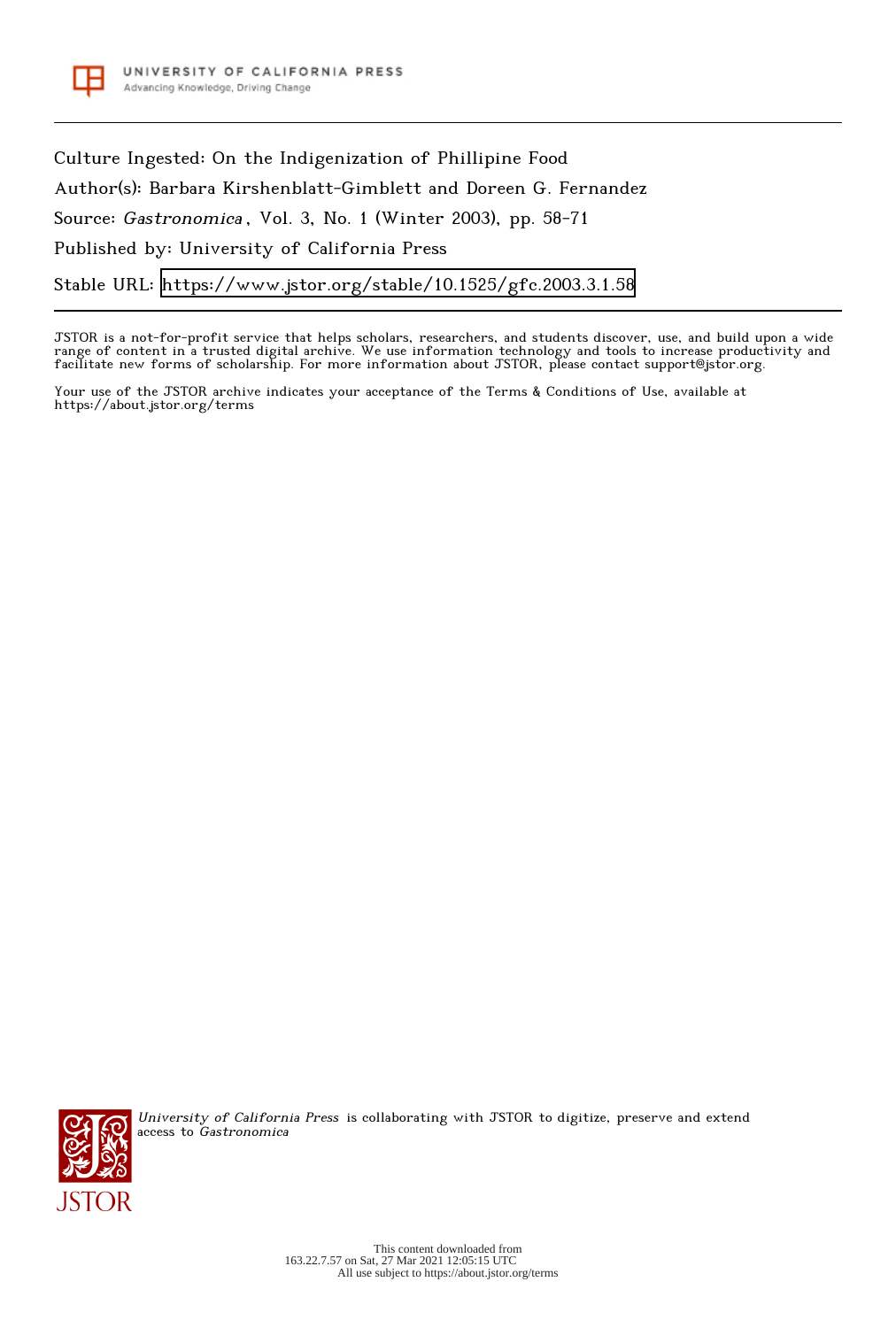# Culture Ingested On the Indigenization of Phillipine Food

*Savor the word. Swallow the world.1*

—Doreen G. Fernandez, 1994

## *Barbara Kirshenblatt-Gimblett:*

Doreen g. fernandez first wrote about food around 1969, more than a decade after she married designer Wili Fernandez, who was known as an enthusiastic gourmet. Wili was asked to write a food column for *The Manila Chronicle* "that would make mouths water."2 The couple struck a deal. He would eat and she would write. Doreen began with some trepidation. While she knew how to write, she recalls feeling that she knew nothing about food. A great admirer of M.F.K. Fisher and Waverly Root, she began with restaurant reviews, some of them with Wili, but quickly discovered that food was a key to "the whole cultural package."3 Over the course of twenty years, she wrote a series of food columns—"Pot-au-feu" for the *Manila Chronicle,* "In Good Taste" for the *Philippine Daily Inquirer,* "Foodscape" for *Food Magazine,* and "Pot Luck" for *Mr. and Ms.* An erudite and lapidary writer, Doreen had found a way to bring her passion for Philippine food to a wide public. Writing between experience and memory, Doreen discovered in food an accessible point of entry into Philippine culture and history for her readers. She is considered the first person to have written a serious food column in the Philippines. While food had been a subject of nutritional and domestic interest, Doreen was the first to treat Philippine food as a pleasurable and illuminating experience. She was also the doyenne of food history in the Philippines and world-renowned for her scholarship and her memorable participation at such international conferences as the Oxford Symposium on Food & Cookery and the American Folklore Society, where, in 1990, she delivered a keynote address on the politics of Philippine foodways. Colleagues worldwide were grateful for her generous response to their queries. What we know about Philippine food we learned from her.

Doreen Gamboa Fernandez was born on October 28, 1934, in Manila and grew up in Silay, Negros Occidental. She died on June 24, 2002, 8:20 p.m., while visiting New York City. Doreen studied English literature and history at St. Scholastica's College, Manila, earning her b.a in 1954. She received the M.A. (1956) and Ph.D. (1977) in literature from Ateneo de Manila University, where she taught literature, creative writing, composition, and journalism for almost thirty years and chaired the departments of Communication, English, and Interdisciplinary Studies. Doreen specialized in Philippine studies, including literature and literary history, drama and theater, cultural and culinary history. She is remembered by her many students as an inspiring teacher. In 1998, Metrobank Foundation honored her with the Outstanding Teacher Award. Active in the intellectual and cultural life of the Philippines, Doreen was a trustee of the Cultural Center of the Philippines, the Philippine Educational Theater Association, and the Ramon Magsaysay Award Foundation. She was also vice-president of the Foundation for Worldwide People Power, editor-in-chief of *Philippine Studies,* and member of the Manila Critics Circle. In addition to her scholarly writing on literature and theater, Doreen wrote a monthly column on teaching for *The Philippine Journal of Education* and translated plays.

Doreen treated food as a performing art. Both food and theater require that the writer attend closely to an ephemeral experience. Both challenge the writer to go beyond criticism. Doreen approached both kinds of writing as an educator, rather than as a critic. She refused to waste her words on anything she did not value. Rather than prescribe what should be, she focused on what was before her. She made ephemeral experiences reverberate in the body of the reader, evoked memories, and traced a path from the immediacy of the moment to a vast and varied culinary landscape and history. The result was not only her regular food columns and essays, but also several books. "Culture

Right: *Portrait of Doreen Fernandez.* photograph by stella kalaw © 2003

gastronomica—the journal of food and culture, vol. 3, no. 1, pp. 58–71, issn 1529-3262. © 2003 by the regents of the university of california. all rights reserved.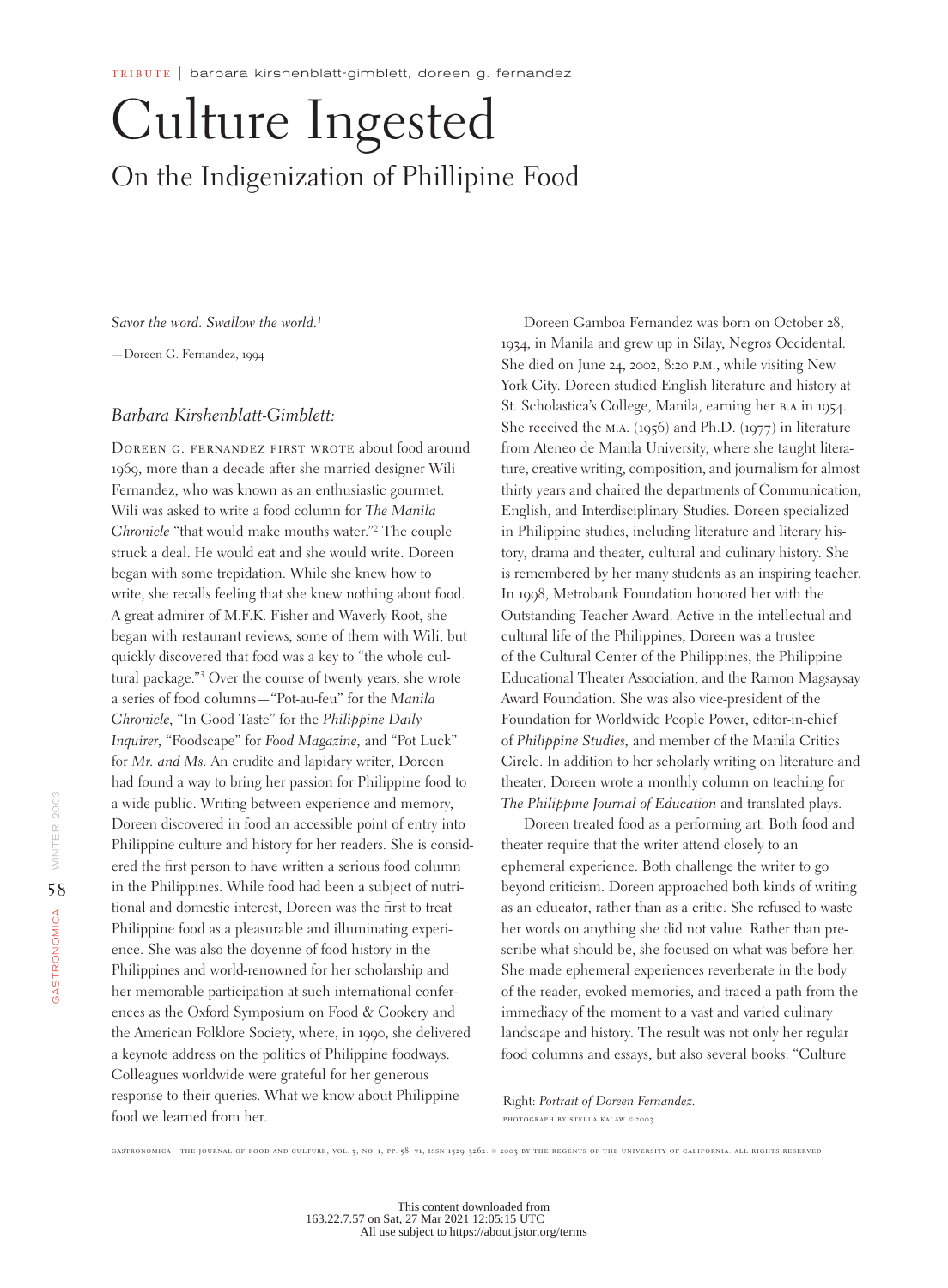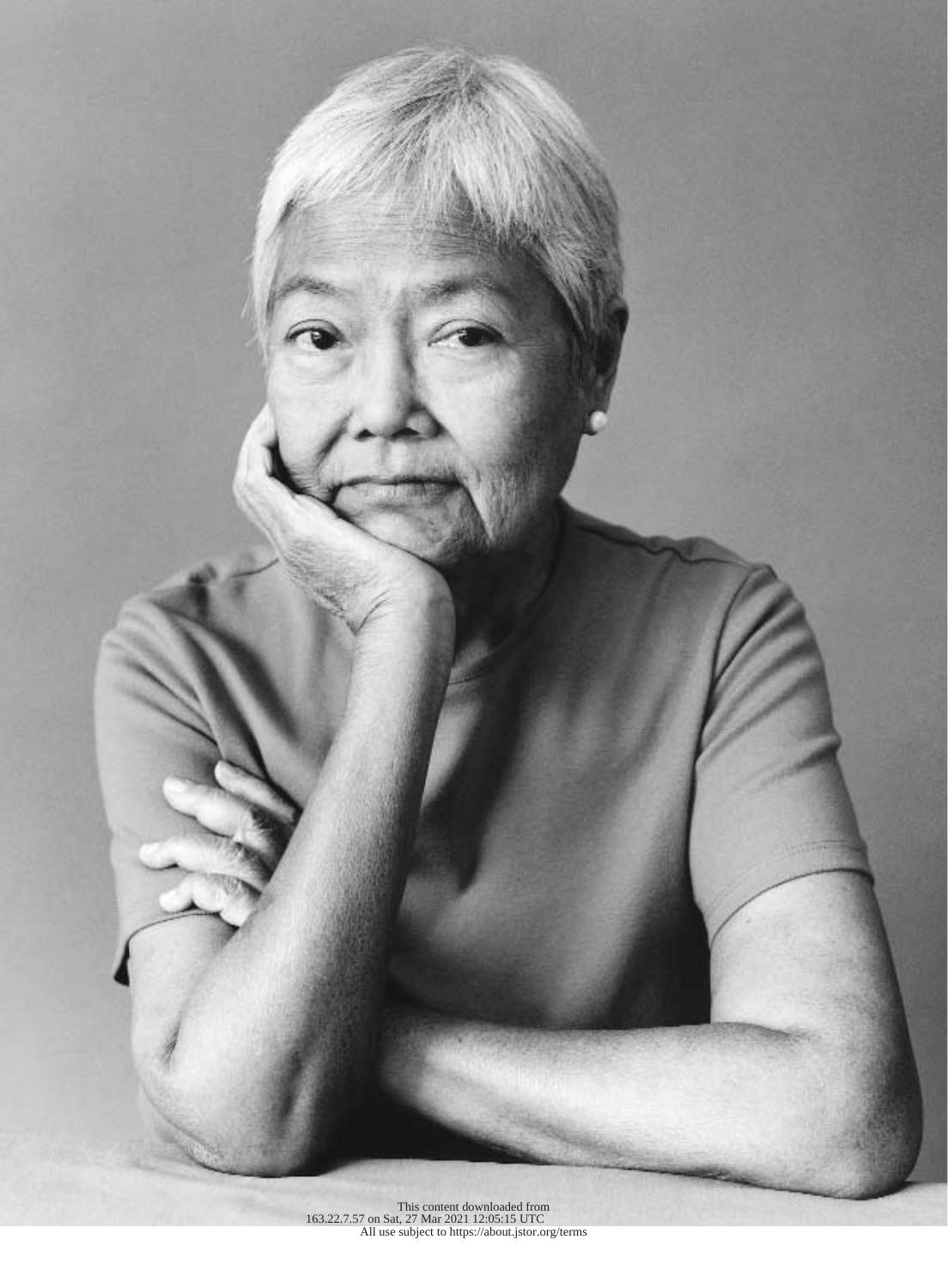Ingested," which appears here, was included in the first of two collections of her writings, *Sarap: Essays in Philippine Food* (1988), which also included contributions by Edilberto N. Alegre. *Tikim: Essays on Philippine Food and Culture* followed in 1994. In collaboration with Alegre, Doreen published a series of guides to restaurants in Manila and the provinces. *Kinilaw: A Philippine Cuisine of Freshness* (1991), also with Alegre, celebrated the pristine freshness of seafood dressed with vinegar and flavored in ways that tell you precisely where you are in this vast archipelago of 7,107 islands. *Fruits of the Philippines* (1997) focused on varieties that Domingo A. Madulid has characterized as endangered, vulnerable, rare, or insufficiently known, from bullock heart (custard apple) to the more familiar Pharaoh's nut (coconut). The most lavishly produced of her books, *Palayok: Philippine Food Through Time, On Site, In the Pot* (2000), takes its inspiration from the Filipino word for clay pot, *palayok.* In Doreen's writings, the Philippines emerge as an edible landscape of extraordinary range. Doreen was attuned to its myriad sensory cues. For her, the palate was a canvas on which were painted the distinctively local and deeply historical contours of that landscape.

For Doreen, food was a mirror that Filipinos could hold up to themselves. It offered an opportunity for self-knowledge that was grounded in immediate experience, embodied knowledge, and personal and collective memory. Reflecting on her own work, she said, "One writes on and with the readers' palates."4 One tries to get "the reader to see through the words to the experience."5 Doreen literally made sense of food. Her goal was to create sensory reverberations in the reader that would trigger memories and spark historical insights. To that end, she turned to fishermen and farmers, vendors and cooks. They were her living archives of culinary knowledge. Foodways were her living archeology of sedimented practices. Her task was to excavate a millennium of Filipino culinary culture.

Thankfully, Doreen was no purist. To be considered Filipino, culinary practices did not need to be Filipino by origin. Nor did they need to preserve some original or authentic form. Quite the contrary. Filipino is as Filipino does. The question is not "What is Filipino food?" but "How does food *become* Filipino?" Aware of more than eighty ethno-linguistic groups in the Philippines, many of them on remote islands, and seven hundred years of colonization, Doreen argued that food becomes Filipino at its destination, whatever its source. The issue is less about indigenous cuisines and more about processes of indigenization. She cited *patis,* a thin fermented fish sauce that some Filipinos sprinkle even on foreign dishes or carry with them

when they travel to "'tame' the alien."<sup>6</sup> Doreen was a mobile culinary observer, attuned to new contexts and the little social dramas that erupt when customs officials detect *bagoong,* a paste of salted and fermented fish or shellfish, in the luggage of Filipinos returning to the United States or when neighbors complain of alien smells.7

To illuminate these processes, Doreen traveled throughout the Philippines and explored the gamut of food cultures to be found not only in villages, but also in cities. She wrote not only about restaurants, but also about food on the streets, at construction sites, in factories, schools, and offices, in markets and churchyards, and at transportation hubs. She explored food terminology in the various languages of the Philippines, the variety of local and imported ingredients, the full range of cooking processes, flavor principles, social practices, and meanings. The result is a picture of Philippine cuisine as dynamic, syncretic, and emergent. "Kinilaw is like jazz—constantly improvised," Doreen declared.8 While to speak of Philippine foodways or cuisine of the Philippines is to suggest a single, singular, or national cuisine, Doreen was more interested in the culinary diversity that has developed there in the context of shared history and territory. Culinary cultures make that history edible. By the power of her luminous example, Doreen G. Fernandez has inspired future generations to make sense of that history.

#### **NOTES**

1. Doreen Fernandez, *Tikim: Essays on Philippine Food and Culture* (Pasig, Metro Manila, Philippines: Anvil Publishing, 1994), xi.

3. Doreen Fernandez, *Fruits of the Philippines* (Makati City, Philippines: Bookmark, 1997), iv.

- 4. Fernandez, *Tikim,* xi.
- 5. Ibid., xii.

6. Fernandez, "Salty and Sour, Bitter and Sweet: Philippine Flavorings," *Tikim,* 63. 7. Ibid.

8. Edilberto N. Alegre and Doreen G. Fernandez, *Kinilaw: A Philippine Cuisine of Freshness* (Makati, Metro Manila: Bookmark, 1991), 4.

#### bibliography of publications by doreen g. fernandez

Alegre, Edilberto N., and Doreen Fernandez. *The Writer and His Milieu: An Oral History of First Generation Writers in English.* Manila, Philippines: De La Salle University Press, 1984.

———. *Writers and Their Milieu: An Oral History of Second Generation Writers in English.* Manila, Philippines: De La Salle University Press, 1987.

Alegre, Edilberto N., and Doreen G. Fernandez. *Kinilaw: A Philippine Cuisine of Freshness.* Makati, Metro Manila: Bookmark, 1991.

lasa *+: A Guide to 20 Baguio and Metro Manila Restaurants.* Makati, Metro Manila: Urban Food Foundation, Inc.; Bookmark, 1989.

2003

<sup>2.</sup> Fernandez, *Tikim,* ix.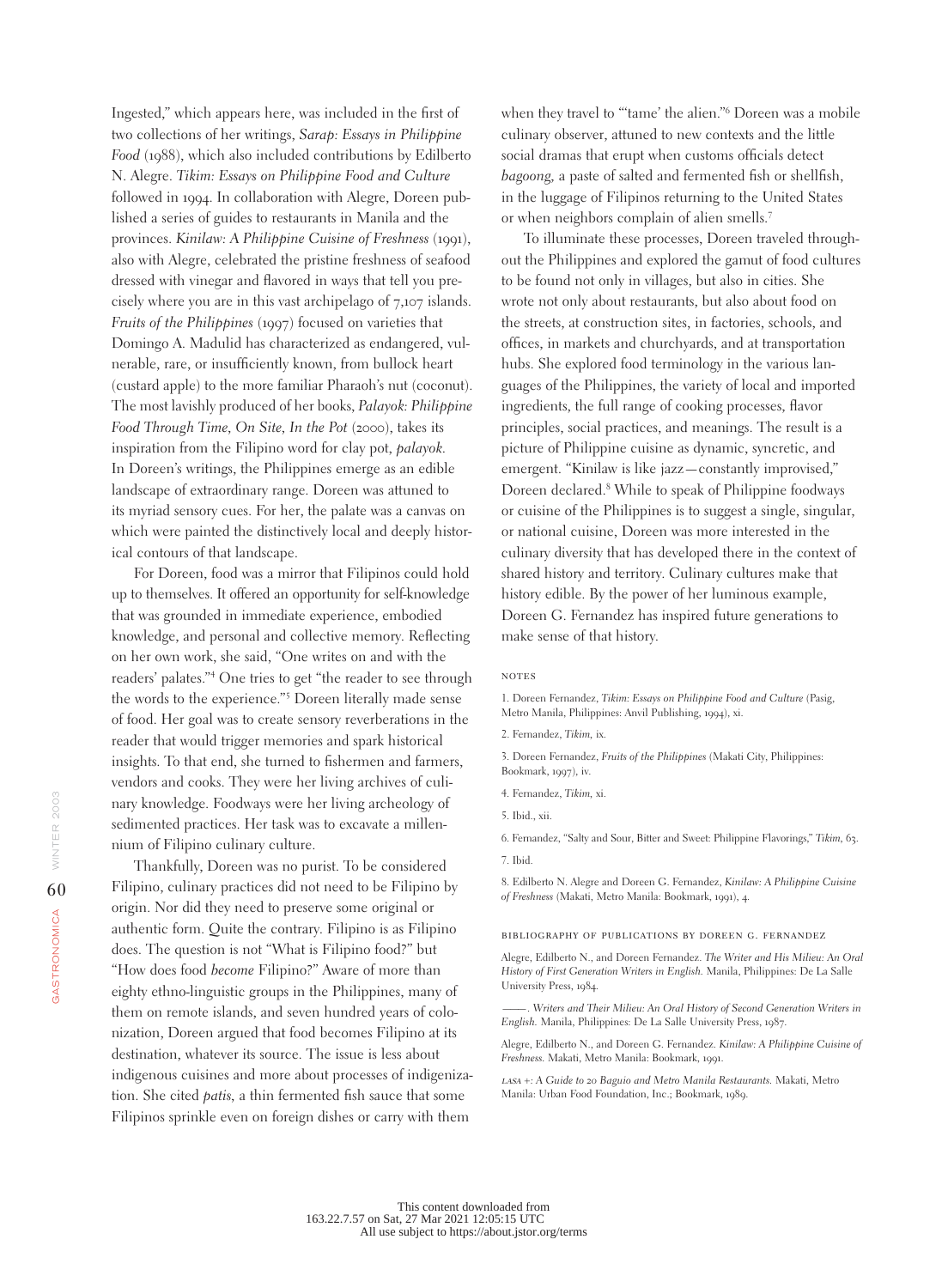Alegre, Edilberto N., and Doreen G. Fernandez. lasa*: A Guide to Dining in the Provinces.* Metro Manila: Bookmark, 1990.

Alejandro, Reynaldo G., and Doreen G. Fernandez. *The Food of the Philippines: Authentic Recipes from the Pearl of the Orient.* Singapore and Boston, North Calendon, vr: Periplus; Tuttle [distributor], 1998.

Fernandez, Doreen. *Fruits of the Philippines.* Makati City, Philippines: Bookmark, 1997.

———. *Palabas: Essays on Philippine Theater History.* Quezon City, Manila, Philippines: Ateneo de Manila University Press, 1996.

———. *Panitikan: An Essay on Philippine Literature.* Manila: Sentrong Pangkultura ng Pilipinas, 1989.

———. *Tikim: Essays on Philippine Food and Culture.* Pasig, Metro Manila, Philippines: Anvil Publishing, 1994.

Fernandez, Doreen, and Jonathan Best. *Palayok: Philippine Food Through Time, on Site, in the Pot.* Makati City, Philippines: Bookmark, 2000.

Fernandez, Doreen, and Jonathan Chua, eds. *Feasts and Feats: Festschrift for Doreen G. Fernandez.* Manila: Published and exclusively distributed by the Office of Research and Publications, Loyola Schools, Ateneo de Manila University, 2000.

Fernandez, Doreen, Philippine-American Educational Foundation, American Studies Association of the Philippines, and United States Information Service. *Contemporary Theater Arts: Asia and the United States.* Quezon City: New Day Publishers, 1984.

*Dulaan: An Essay on the American Colonial and Contemporary Traditions in Philippine Theater.* Manila: Sentrong Pangkultura ng Pilipinas, 1994.

Fernandez, Doreen G. "The Iloilo Zarzuela, 1903–1930." Ateneo de Manila University, Ph.D. dissertation, 1976.

Fernandez, Doreen G. *The Iloilo Zarzuela: 1903–1930.* Quezon City: Ateneo de Manila University Press, 1978.

Fernandez, Doreen G. "The Playbill After 1983: Philippine Theatre After Martial Law." *Asian Theatre Journal* 12, no. 1 (1995): 104–18.

*Pompas y Solemnidades: Notes on Church Celebrations in Spanish Manila.* Philippines: Doreen G. Fernandez, 1986.

Fernandez, Doreen G., and Edilberto N. Alegre. lasa*: a Guide to 100 Restaurants.* Metro Manila: Urban Food Foundation, Inc.; Bookmark, 1989.

———. lasa*: A Guide to Dining in Metro Manila, 1992–1993.* Makati, Metro Manila: Bookmark, 1992.

———. *Sarap: Essays on Philippine Food.* Aduana, Intramuros, Manila: Mr. & Ms. Publishing Co., Inc., 1988.

Fernandez, Doreen G., et al. *Dulaan: a Video Documentary on the American Colonial and Contemporary Traditions in Philippine Theater.* Videorecording. Manila: Cultural Center of the Philippines, 1996.

Fernandez, Doreen G., Antonio M. Salao, Malou L. Jacob, Mary Ann Ines-Loveria, and Rowena E. Concepcion. *Panitikan: A Documentary on Philippine Literature.* Videorecording. 1989.

*Panitikan: Isang Sanaysay Tungkol Sa Panitikang Pilipino.* Manila: Sentrong Pangkultura ng Pilipinas, Cultural Center of the Philippines, Special Publications Office, 1990.

Palanca, Clinton. "Doreen Fernandez: Writer in Her Milieu." *Pen & Ink: The Philippine Literary Journal Book* 6 (1999).

*The Filipino Drama [1905].* Manila: Ministry of Human Settlements, Intramuros Administration, 1081.

Valdez, Violet B., Doreen Fernandez, Ateneo de Manila University, Dept. of Communication, and Konrad-Adenauer-Stiftung. *Risky Ventures: Readings on Communicating Health and Environmental News and Issues.* Quezon City: Ateneo de Manila University, Dept. of Communication: Konrad Adenauer Foundation: Distributed by the Office of Research and Publication, Ateneo de Manila University, 1999.

Vidad, Rudy, and Doreen Fernandez. *In Performance.* [Manila]: Vera-Reyes, 1981.

### *Doreen G. Fernandez:*

## Culture Ingested: Notes on the Indigenization of Philippine Food

IN SPITE OF HIS DAILY PARTICIPATION in its preparation and consumption, the Filipino is often hard put to say just what Philippine food is. In his home and restaurant menus are found dishes with vernacular names like *laing* and *paklay,* Spanish names like *embutido* and *mechado,* Chinese names like *tokwa* and *bihon,* and even Chinese food with Spanish names, like *camaron rebozado dorado con jamon* all companionably coexisting.

The reason for the confusion is that Philippine cuisine, dynamic as any live and growing phase of culture, has changed through history, absorbing influences, indigenizing, adjusting to new technology and tastes, and thus evolving.

Filipino food today as shaped by Philippine history and society consists of a Malay matrix, in which melded influences from China and India (through trade), Arabia (through trade and Islamization), Spain and America (through colonization), and more recently the rest of the world (through global communication).1 A special path to the understanding of what Philippine food is can be taken by examining the process of indigenization which brought in, adapted and then subsumed foreign influences into the culture.

"Eating," Naomichi Ishige, a Japanese anthropologist, has said, "is the act of ingesting the environment."<sup>2</sup> It is quite certainly also ingesting culture, since among the most visible, most discernible and most permanent traces left by foreign cultures on Philippine life is food that is now part of the everyday, and often not recognized as foreign, so thoroughly has it been absorbed into the native lifestyle.

This particular aspect of cultural borrowing and change bears investigation; not only are the results of immediate and gut-level concern to every Filipino, but the process is one in which not only a few, but the greater majority of Filipinos, participated. The process of borrowing went on in innumerable Philippine households through many years. It was a conscious and yet unconscious cultural reaction, in that borrowers knew that they were cooking foreign dishes while making necessary adaptations, but were not aware that they were transforming the dish and making it their own. *Pancit,* for example, from a Chinese noodle dish, is now the signature of many a town or region (*pancit* Malabon, *pancit* Marilao, *pancit habhab* of Lucban), and of many an individual (*pancit ni Aling Nena*). That certainly shows that both evolution and creation have been involved.

2003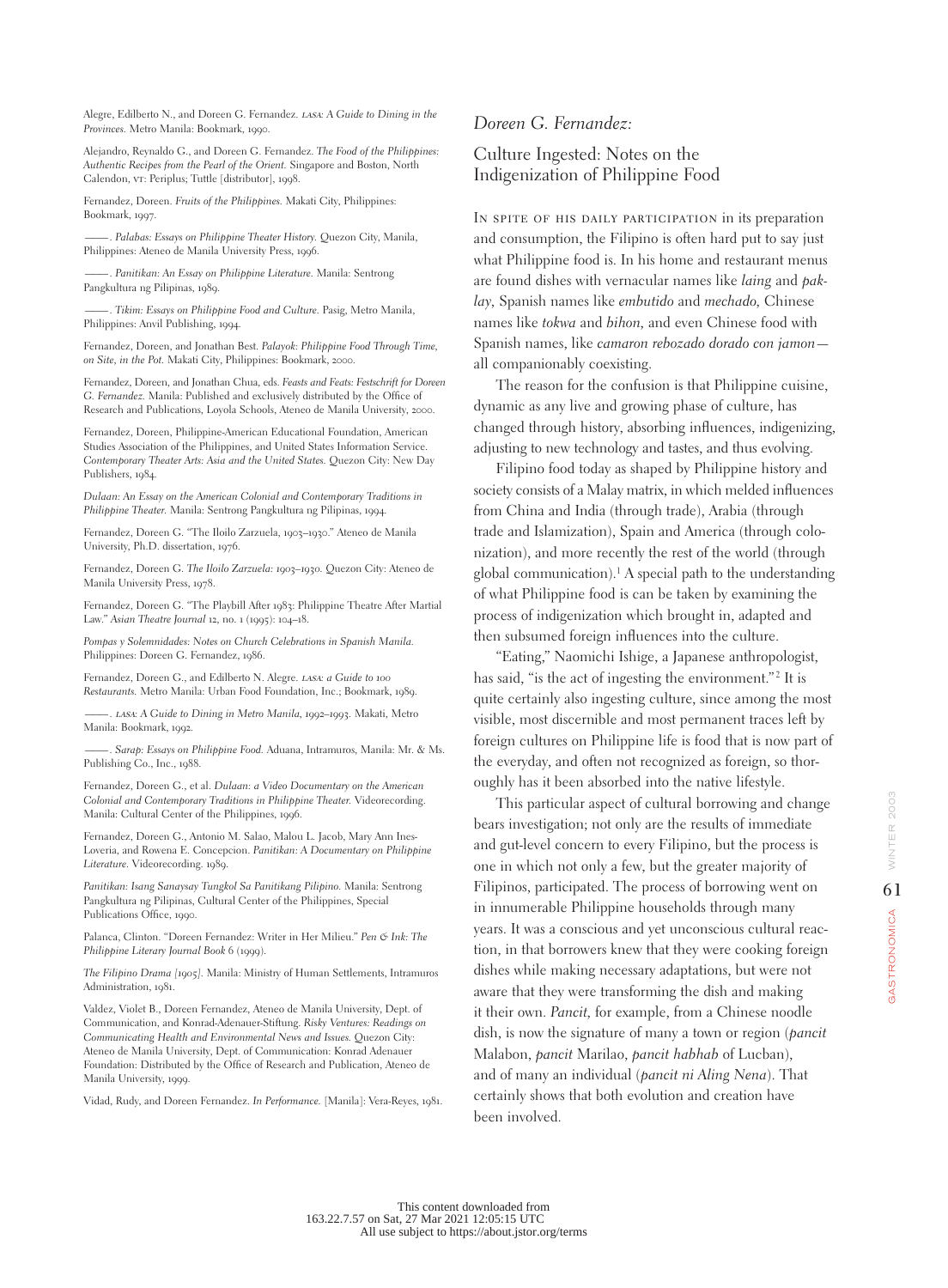

*Christina Quisumbing Ramilo, "*Patikim," *2002. Digital Image.* courtesy of the artist

The process seems to start with a foreign dish in its original form, brought in by foreigners (Chinese traders, Spanish missionaries). It is then taught to a native cook, who naturally adapts it to the tastes he knows and the ingredients he can get, thus both borrowing and adapting. Eventually, he improvises on it, thus creating a new dish that in time becomes so entrenched in the native cuisine and lifestyle that its origins are practically forgotten. That is indigenization, and in the Philippines the process starts with a foreign element and ends with a dish that can truly be called part of Philippine cuisine.

#### methodology

The principal difficulty in this investigation is methodology. The evidence for this research is generally consumed, digested and transformed—and thus no longer available in archives, or for carbon dating. Yet in a way one can say that the evidence is always being manufactured and discovered anew, every day, in every meal in every home. Still, the work of one cook is not hard and fast evidence, and is fraught with variables and at best can only indicate a pattern.

Secondly, to conventional research methods like documenting and comparing variants, recording changes and seeking reasons for them, one must add critical and analytical tasting—a process difficult to standardize and imprison in formulae. For this preliminary exploration, I have used a method that combines examination of the dish as done in the original culture and as extant in Filipino cooking, and then analysis to determine the culture change or pattern discernible from this.

#### **NAMES**

How then does one recognize these indigenized dishes on the Philippine table? Firstly by their names, since these were often borrowed along with the dish. *Siopao,* for example, is a Hokkien borrowing that suggests the cooking process, steaming, *pao* being steamed bread. *Pancit,* which comes from the Hokkien  $pian + e + sit$  is still recognizably Chinese, although originally it did not necessarily mean a noodle dish. Gloria Chan-Yap tells us that it literally means "something that is conveniently cooked" and indicates the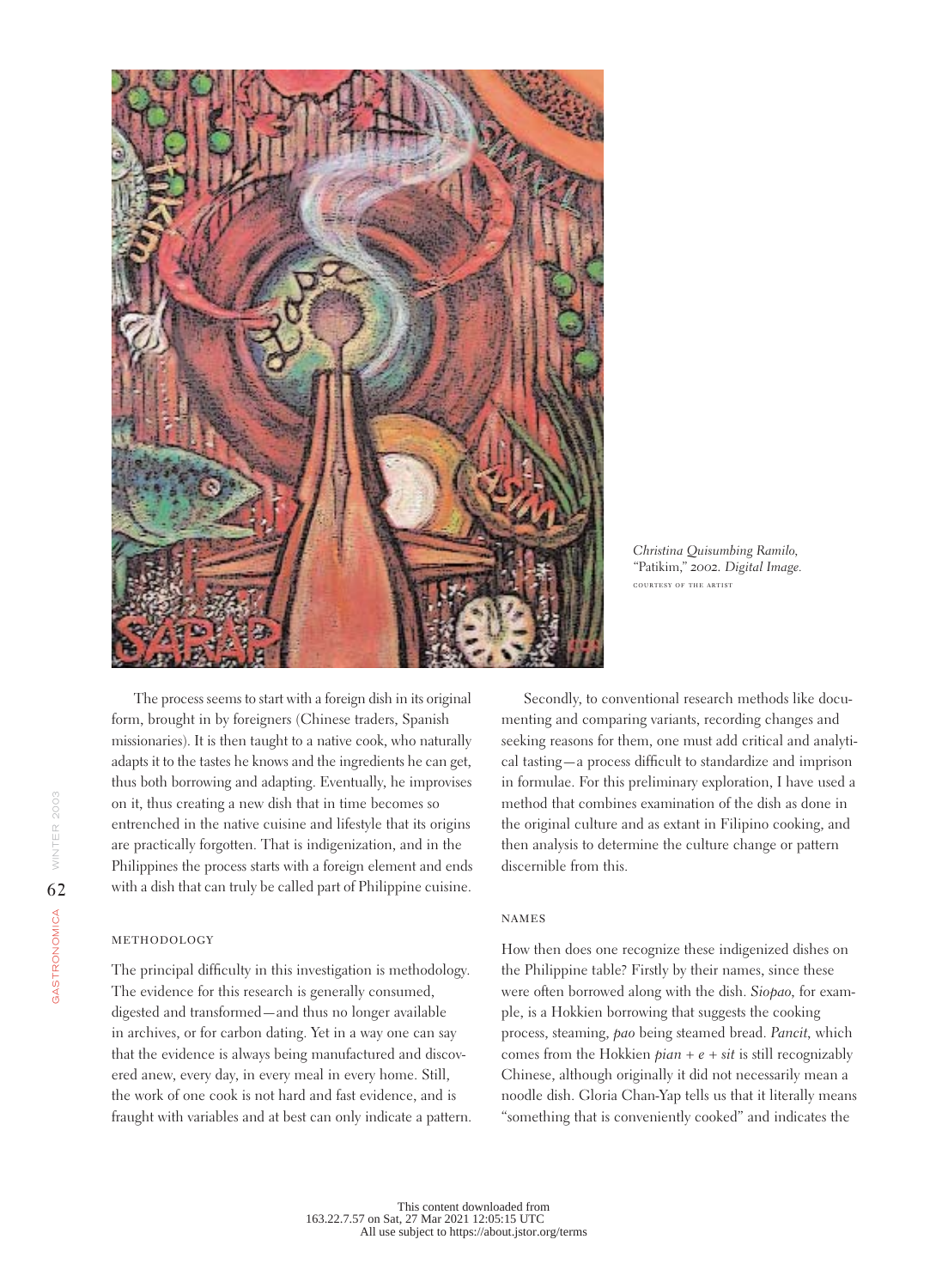frying process. Since noodles are easy to prepare by frying, the word often, but not necessarily, means noodles. *Pesa* in Hokkien simply means "'plain boiled' and it is used only in reference to the cooking of fish, the complete term in Hokkien being *peq* + *sa* + *hi,* the last morpheme meaning 'fish."' Chan-Yap cites this as an example of semantic "widening" since in Tagalog *pesa* in isolation does mean fish, but can mean "boiled" when one says *pesang manok.* However, the point remains: the names indicate the origin.<sup>3</sup>

*Adobo* is the noun derived from *adobado,* the name of a stewed meat dish in Mexico, from where Carmen Guerrero-Nakpil says the Philippine *adobo* comes.4 In Spain, however, *adobo* is a pickling sauce, made by cooking together olive oil, vinegar, garlic, thyme, laurel, oregano, paprika and salt. The Filipino has thus given the name *adobo* to a particular dish of chicken or pork-and-chicken, and derived from it an adjective to describe other foods using the same or a similar cooking process (*adobong pusit*). The term *adobado* has moved from the dish to the process of stewing in a spiced or flavored broth (e.g., *"Ang itik sa Angono'y adobado na bago prituhin*"),<sup>5</sup> thus using the basic meaning—to cook in a pickling sauce. And indeed Philippine *adobo* is *adobado,* but in condiments chosen by the native taste: vinegar and garlic, bayleaf and peppercorns, and more recently soy sauce, the Chinese contribution.

Some borrowings from Spanish are literal and do not undergo semantic shifts like the above: *cocido, salpicon, croquetas.* Some are only portions of the original name, e.g. *carne mechada* (meat with a *lardoon*) has become *mechado; gallina rellenada* has become *relleno, relleno* in Spanish being the forcemeat with which one stuffs the chicken. Especially interesting cases are dishes like *pescado en salsa agrio-dulce* and *morisqueta tostada,* which in spite of their Spanish names are really Chinese. These are *panciteria* dishes, which in the Spanish period were translated into Spanish for printing on menus. The dishes entered the native kitchen from the *panciteria* and so retain the Spanish names. Some of these menus survive in small *panciterias,* and although the years have corrupted the spelling in amusing ways, the Spanish words cloak a Chinese dish which most Filipinos recognize as Chinese, but now consider Filipino.

Semantic analysis of the names of food would thus reveal origin, something of the nature of the change and also further information. For example, the Chan-Yap study finds that loanwords are fewest in the category of rice products and fowl, and suggests that this may be because both rice and fowl had long been food sources for Filipinos, who "already had in their possession the culinary words appropriate for describing referents" in these categories. On the

other hand, the fact that there are many loanwords for meat (*goto, kamto, kasim, paykot, liempo*) suggests that the Tagalog people learned the habit of eating some meat cuts, especially pork, from the Hokkien speakers and the habit of eating beef from the Spanish, since many of the terms for beef are Spanish (*punta y pecho, cadera, lomo, solomillo*).6

#### ingredients

The ingredients contained in the original dish, and those in the local edition, are also clues to the process of indigenization. Noodles in Chinese cuisine, for example, are generally cooked with meat and vegetables to flavor the noodles. Filipino *pancit* has local meats and vegetables—and a few other things not found in Chinese cooking at all. *Pancit* Malabon, being the signature noodle of a fishing town, has squid and oysters and salted eggs, which individually may conceivably be found in a Chinese dish, but not in that combination. *Pancit* Marilao has crumbled *okoy* of rice flour, since its home base, Bulacan, is rice-growing country; *pancit palabok* has flaked *tinapa* and crumbled *chicharron.* The *tinapa* is from the native cuisine (smoking being one of the ways of preserving food in the days before refrigeration), and *chicharron* is from the Spanish, but they are combined in a dish of Chinese origin. A special example of adaptation through ingredients is *pancit buko,* in which flour noodles are replaced by strips of young coconut cut and treated like noodles.

*Bringhe* would also be an example of a cultural change made through the use of ingredients from the Philippine landscape. *Paella* is generally made in Spain with chicken or rabbit, with rice and seasoning, especially saffron. *Bringhe* does use chicken, but the rice is *malagkit* and the sauce is coconut milk, to which is added a bark called *ange,* which turns the rice green instead of saffron yellow. *Paella* was created from the Spanish country landscape—the rabbit scampering by, the chicken bought from a farmer, the saffron which is the most expensive spice in the world and grows in Spain. Eating *paella,* therefore, is ingesting the Spanish landscape. Eating *bringhe,* however, is ingesting the Philippine landscape—the chicken running around on the farm, the coconut from a nearby tree, and the *malagkit* for fiesta cakes. This is a clear example of indigenization through a change of substance, spirit and name.

#### the cooking process

This is probably the anvil in which many a cultural change is fired and given a Philippine shape. We have already mentioned *adobo,* in which stewing with spices became stewing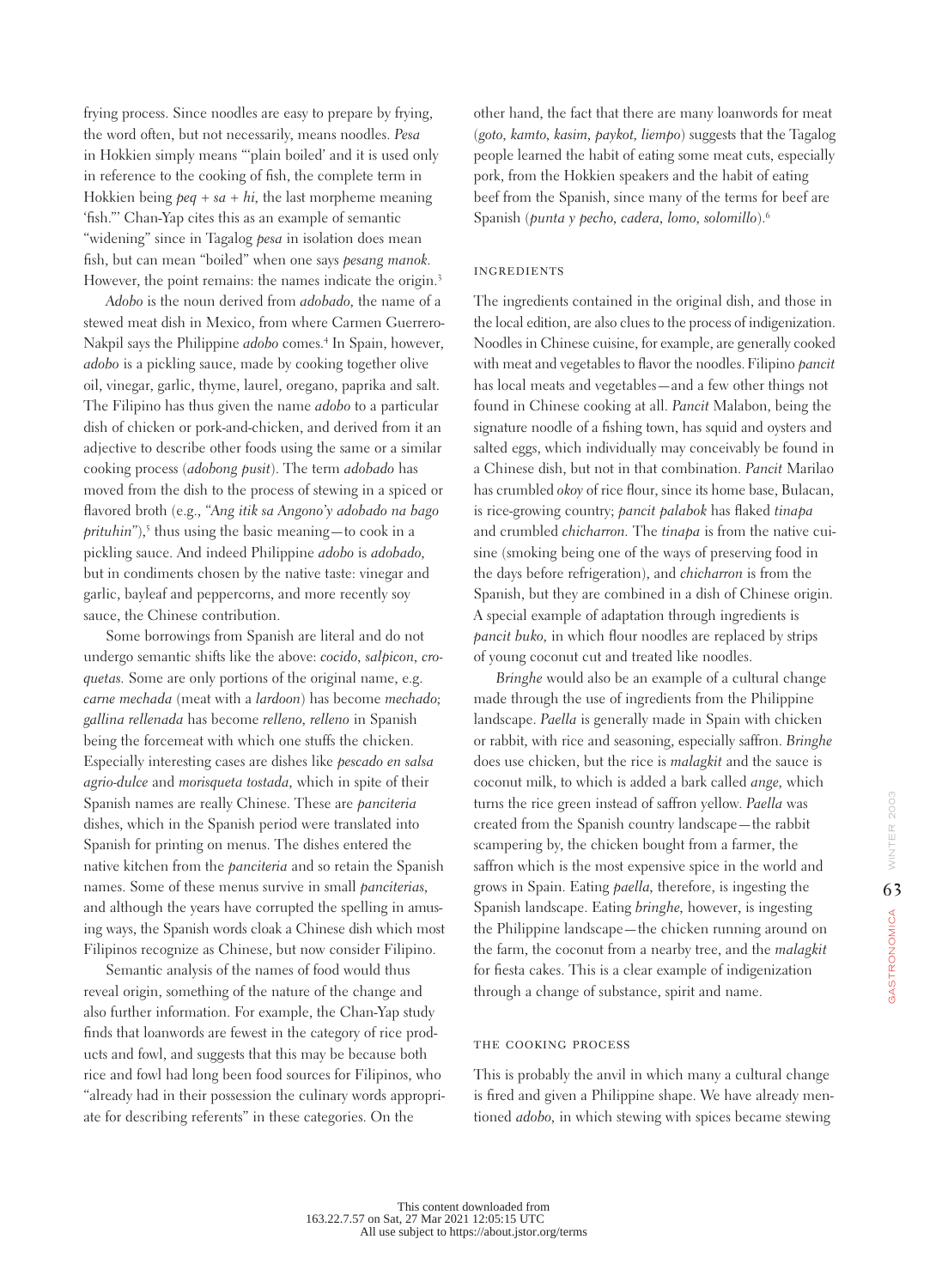in vinegar, garlic, pepper and bay leaf, in the process making sure that the dish would keep long without need of refrigeration and endowing it with that slight sourness that is a favored Philippine flavor.

*Pag-gigisa,* or sautéeing, is a technique foreign to the indigenous cuisine, which is mostly boiled, roasted, or steamed (*halabos*). It may have been learned from the Chinese stir-frying, in which food cut up in small pieces is moved quickly around in a little oil/lard. But certainly most of it was learned from the Spanish (the terms *gisa/gisado,* derived from the Spanish *guisado,* or cooked dish, indicate that), who sauté in olive oil with perhaps an onion and a garlic clove.

The Filipino sautéeing, however, has become set into a pattern: heat the oil; sauté the garlic till golden brown; add the onions and sauté till soft and transparent; add the sliced tomatoes and sauté till cooked; and then add *sahog* (the principal flavoring ingredients, usually shrimps and/or pork)—and then add whatever else is being cooked, like beans for *ginisang sitaw.* Through the years it has become a standard formula, and many cooks say that the secret of good cooking is in the pace and contents of the *gisado.* One must know exactly when the next item should be added, and it is also said of good cooks that their *pag-gigisa* can make any lowly vegetable or leftover taste good.

What we have here is a particular indigenizing process discovered and set through the years. The Filipino *gisado* has to have that garlic, onion, tomato and *sahog* base, and this preliminary process can Filipinize anything—cauliflower, leftover fish, scrambled eggs, noodles, *paella* (restaurateur and chef Leny Guerrero says that is the secret of her *paella*), and even canned mackerel from Japan (colloquially called *sardinas*). The *sahog* may be optional, but not the garlic, onion and tomato; while in Spanish cuisine a *guisado* may have one or two of the above, but not usually all three. The Filipino *gisado* is indeed an indigenizing process all by itself.

#### flavoring

If the *gisado* tunes the food to Filipino tastes, even more so do the dipping sauces called *sawsawan* and the standard table sauces like *bagoong* and *patis. Bagoong* and *patis* are used not only to salt food, but also to give the food an acceptable Filipino taste. Tales have been told of Filipino travellers and honeymooners venturing into alien cuisines, armed with bottles of *patis.* No matter how strange or different the food, the *patis* gives it Filipino flavor, so that the diner's culture-bound taste buds can relate to it.

What really adjusts the food to the individual and his learned food values, and adapts it to the particular regional individual culture of the diner, is the *sawsawan.* Chinese food does not have this galaxy of flavor-adjusters: vinegar and garlic; *kalamansi;* soy sauce, *patis* and garlic; *bagoong,* tomatoes and onions; green mango or *kamyas* with tomatoes and onions; *chicharron, bagoong* and coriander leaf; *bagoong* Balayan and *kalamansi; sinamak*—vinegar in which chilis, garlic and pepper are marinated; native pearl onions (*sibuyas Tagalog*) and vinegar (*sukang Iloco*); miso (soy bean cake) sautéed in garlic, onions and tomatoes; sliced fresh tomatoes (for fish); sliced *paho* (tiny, tart mangoes); crushed tamarind, etc. etc.—and now, of course, ketchup and Worcestershire sauce as well.

What does this mean, and why is the Filipino diner allowed to tamper with his food in such profligate, extravagant ways? When he does, the chef in the kitchen will not threaten murder or suicide, because it is understood that the diner can take part in the preparation of the dish by using his *sawsawan.* I read this as evidence of the sense of community of the Filipino, the bond between all cooks and their clients, all the backstage crew and the guys onstage, the farmer and the neighbors and relatives who form his support network. It is like plowing a field or moving a house *bayanihan* style; it is like a whole town staging a *komedya,* when even the director is not the absolute dictator, *hermanos* and elders having a large say in product and process.

The *sawsawan* is itself another indigenizing process. The Filipino conquers the foreign taste and culture with an army of *sawsawan,* insists on participation and involvement, accepts nothing passively, but takes active part in the creation of his food. The *sawsawan* is not dish-specific, not assigned to particular recipes, although there are some traditional partners. This is indeed an arsenal with which to meet and subdue the foreign invader, and render him/it acceptable to the native culture. It indicates an ethos completely different from that prevailing in France, where the chef is the master creator and has sole authority over the dish. For the diner to tamper with it is discourtesy and insult. In the Philippine experience, the diner cooperates and participates, and the creation is communal. The *sawsawan* thus transforms not only the taste, but also the relationship behind the experience.

#### social position

Still another element that must be examined in the process of indigenization is the social position given the dish in the cross-cultural transfer. In China, for example, *siomai* and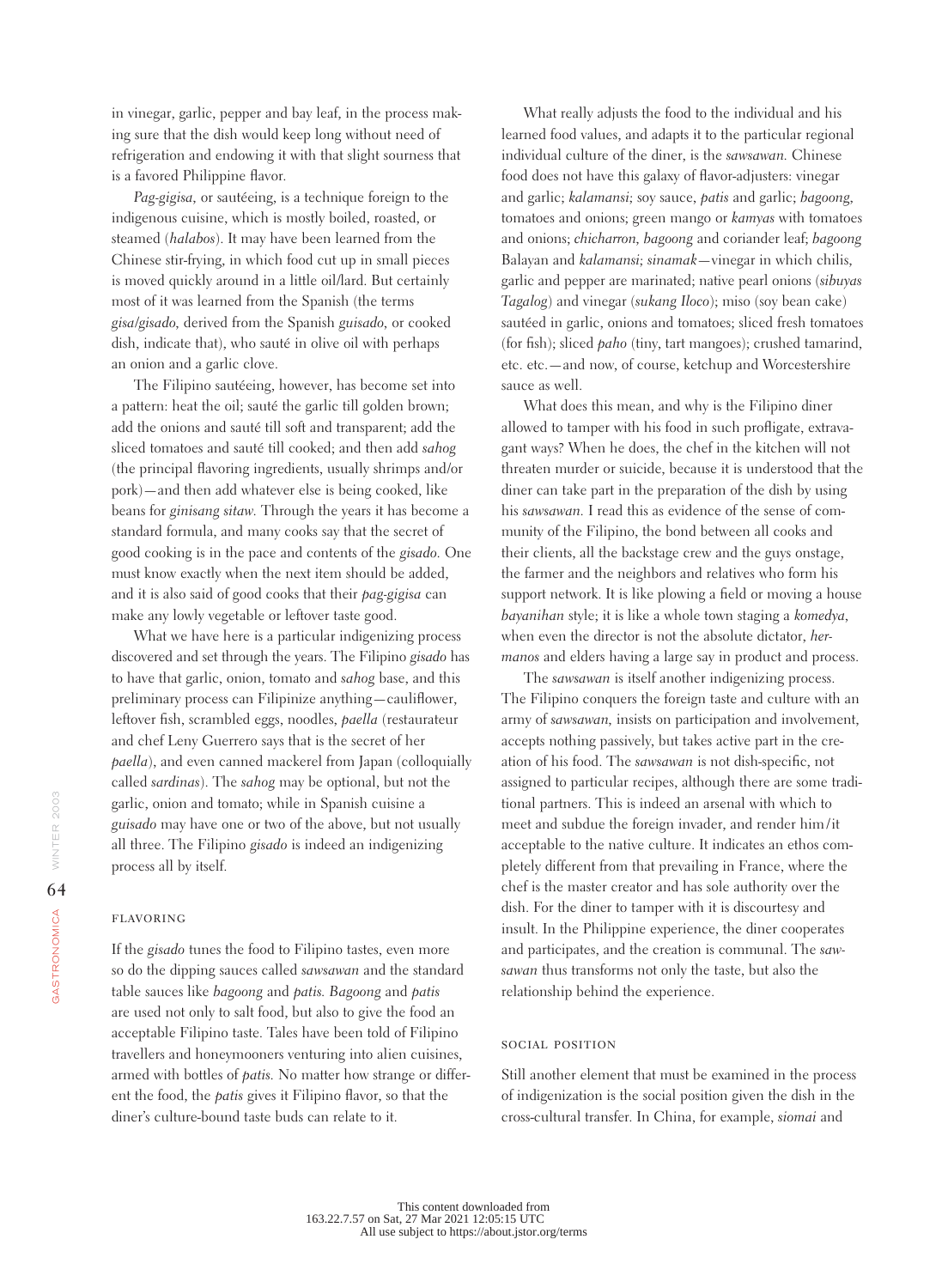*sicpao* are foods of everyday, eaten at breakfast, or at teatime, not generally at festivals or for main meals. Where do we find them in the Philippine menu? At merienda, in homes, schools, the streets; not usually at principal or festive meals either. These foods, as well as most of Chinese cuisine, entered Philippine culture at "ground-level," at the level of everyday food, and found their final place there, among the *kakanin* of the native culture. Since the ingredients and the nature of these dishes were found compatible with the budget of that level, and with the other accompaniments (such as tea, coffee and *salabat*), the social rank in which indigenization ensconced it in Philippine cuisine was equivalent to that which it held in China. The porridge (*lugaw*) with chicken, fish or pork of Chinese breakfasts and late-night suppers is now the *arroz caldo* (note the change of name and language) and *goto* of Philippine meriendas and late-night snacks. The everyday noodles of China are also ordinary in the Philippines—*mami, lomi, pancit bihon* although with special ingredients they can become fiesta food, just as there are special noodles in China.

The Spanish food absorbed into the culture, however, has acquired a high social position and is located in the level of special, or festive food. *Cocido,* in Spain, is a simple dish in which one finds a meat (beef or lamb) and a piece each of blood sausage (*morcilla*), salt pork (*tocino*), and ham—items found hanging in almost every Spanish kitchen—cooked with *garbanzos* and a bit of cabbage. It is daily food, ordinary, a pot thrown together, a one-dish meal that is not special.

In the Philippines, however, since the ham and sausages are rare in the native kitchen and, being imported, are expensive, the dish has ascended the social ladder to become special food, for Christmases and family reunions. When set against the background of the indigenous fish-and-vegetable cuisine, this is indeed a rare and expensive dish. Moreover, coming from the alien, dominant culture, it acquires a cachet of "class" and a position in the cuisine of the elite. It would, quite simply, be beyond the ordinary man's budget.

*Paella* has had an even more noticeable change in social position. Originally a dish cooked in the field in Spain, the *paellera* set on stones over a wood fire, the ingredients whatever could be conveniently found in the field (a rabbit, a chicken), in the Philippines it has become the prime fiesta food. Because it is Spanish and special, it is usually enriched with pork, chicken, crabs, clams, prawns and Spanish sausages (rare then, expensive now). The wine added to it in Spain is generally table wine, which is drunk like water, while cooking with wine in the Philippines means adding something rarefied and expensive. Thus the social transformation of *paella* has much to say about the original (colonizer) and receiving (colonized) cultures, as well as about colonization and the process of culture change.

We thus note that the Chinese food now found in homes, *merenderos,* school cafeterias, cheap restaurants and the streets came in from traders and not from conquerors. The food of the conquerors, because of both the source and the sheer cost, can now be found on fiesta tables, on the dining tables of the elite, and in expensive restaurants, where it is billed as Spanish and not Filipino food. The Nielson Tower restaurant in Makati offers this "ante-bellum Philippine food" in a menu written in Spanish.

#### the native cuisine

Having examined the names, ingredients, cooking methods, means for flavor adjustment and social position of foreign food borrowed, adapted and indigenized by the Filipino, let us now take a look at the indigenous cuisine. This was the standard for indigenization—taking the process to mean that by which the foreign food is made compatible with the native cuisine.

If the foreign-influenced food in the culture has Chinese, Spanish, Mexican and, in Mindanao, Arab and Indian roots, it would follow that the indigenous cuisine would be all the rest that is in the food lexicon. Here would belong the sour-stewed (*sinigang, paksiw*), steamed (*pinasingaw, halabos*), roasted (*inihaw*) and boiled (*nilaga*)—the terminology, we note, exists in the vernacular—dishes we still have in the present. The ingredients for these are culled from the landscape: fish and shellfish from the seas, rivers, brooks, streams, flooded rice fields; the flesh of domesticated animals like pig and chicken and yes, dog and carabao, and that of undomesticated (wild) animals like *usa* (deer), *baboy dame* (wild boar), *musang* (wildcat), *bayawak* (iguana), *paniqui* (fruit bat); other edible creatures like *kamaru* (mole cricket), *salagubang* (June beetle) and locusts; and of course the leaves, bulbs, tendrils, seeds and fruits of the ever-green Philippine landscape.

The cooking methods probably evolved from the freshness, proximity and availability of the ingredients. Native wisdom shows that the best way to treat these is to cook them very little, or not at all (*kinilaw*). The cuisine did not evolve sauces because there was no need to disguise flavors going bad or slightly off (one function of sauces and spices in Europe). Sour cooking, smoking and pickling evolved because there was need to preserve without refrigeration.

This native cuisine is also subject to the flavoring provided by sauces like *patis* and *bagoong,* and the *sawsawan,*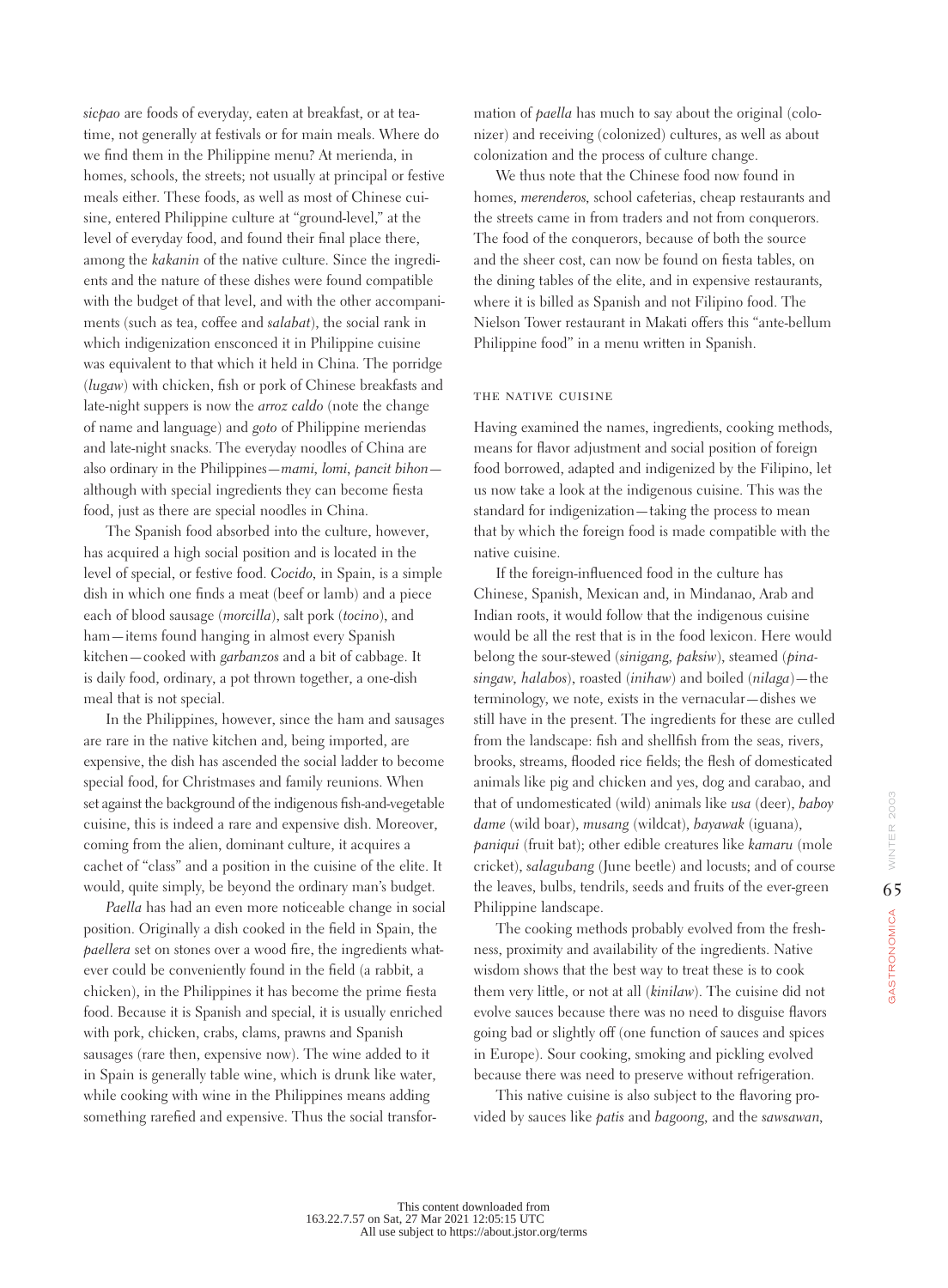because this is where the communal creation of food started, in the agricultural lifestyle of the tribal communities of the pre-Hispanic Filipino. In this cuisine are expressed the flavors of the native tongue and taste. It is to this standard that the foreign foods are compared, and to which they are adjusted in budget, taste and economic level. This is quite naturally the cuisine in the heartland of the Filipino, the one he longs for when he is away, the one he finds comforting. It is part of his ethos.

This is a cuisine linked and allied to those of the rest of Southeast Asia. With the rest, it shares rice as a staple food—rice treated not only as cereal, but as background for all other tastes, and thus determinant of other tastes—rice as ritual food, rice not just as extender but as highly valued taste and aroma. With the rest it also shares the extensive and varied uses of coconut—water, flesh, milk, heart of palm. There is an easily perceptible similarity between *sinigang* and all the sour broths of the region, like the Thai *tomyam.* And there is a common use of fermented sauces, like *bagoong* (*trassi* in Indonesia, *blachan* in Malaysia, *kapi* in Thailand, *main tom* in Vietnam) and *patis* (*nam pla* in Thailand, *nuoc main* in Vietnam, *petis* in Indonesia).

This native cuisine is, amazingly, hardly changed in nature or spirit. *Sinigang* is still soured with sour fruits and leaves from the Philippine landscape. It is still as flexible, friendly to any kind of fish, meat or vegetable, adjustable to any kind of budget or circumstance. What has become available to *sinigang*, however, is new technology. Sour broth from tamarind can now be had in an instant "addwater-only" package, which Filipinos consider good for emergencies and for Filipinos in the u.s., but which housewives here scorn to use because the fresh ingredients are available and of better value even if less convenient.

*Paksiw* and *inihaw* are still cooked in the same way, even though the need for coal fires and preservation in vinegar is no longer present in houses with gas and electric stoves, and refrigerators. When the Filipino entertains family or intimate friends, or when he wants to eat in relaxed familiarity—with his hands—he returns to this native cuisine and tries to have it in as pristine a form as possible. Fish are caught in ponds or pens and roasted on the spot; restaurants have opened on the Bicutan bayshore and feature lake fish; milkfish is stuffed with onions and tomatoes and roasted over coals in the yard, with the cook fanning away.

The native cuisine proved itself strong and resistant to "fraternization" with the foreign invaders. The original dishes have retained their ingredients, cooking methods and spirit. Foreign dishes have been Filipinized, but Philippine dishes have not been Sinicized or Hispanized. The cultural

interaction has been one of borrowing whole dishes, then adapting and indigenizing them, rather than borrowing elements to impose on native dishes. The result is a cuisine enriched rather than bastardized, its integrity kept, its dynamism that of judicious response to change.

Could this perhaps serve as an analogue with which to understand indigenization in language, in theatre and in other areas of Philippine culture? Surely the pattern cannot be identical in all areas. Perhaps in some the borrowed elements may have overwhelmed the native forces. But it is important to realize that in food, the most popular form of popular culture, created by the mass in their daily activity, in an act of unconscious transformation and creation, this is what happened.

The native culture stood firm and "kept the faith," borrowing only technology (freezers, pressure cookers, instant flavorings) when necessary, but not changing in essence. Foreign culture was tried, examined, adjusted and then used as the base for creation within the Philippine lifestyle. The fact that borrowed Spanish culture came to have a high place in social estimation and regard is eloquent about colonization and the attitudes it engenders in the colonized. It also suggests that the colonial attitude (mentality) may not have come about only because of conquest but because of such a pragmatic dimension as cost, budget, economics. (Chinese food is definitely within reach; the ingredients of Spanish food are not.) Only the native elite, not the masses, could afford the colonizer's lifestyle, and so the former became colonized not only by the desire to emulate prestige and class, but through their wealth.

These preliminary notes on the indigenization of food suggest further research: on the linguistic factor, the names not only of food, but of cooking implements and processes; and on the nature of all the culinary sources, and the change in them through indigenization. What, for example, do the *carajay, sianse* and *sinaing* indicate about native and adapted food? The transformation of the Cantonese breakfast, rice porridge, into the *goto* and *arroz caldo* of the Philippine merienda—what does it say?

Research should also be extended to such related subjects as the service of food, food etiquette and ways, the non-nutritional functions of food (ritual, medicinal, social), and the further functions of food as language (what are all the many messages it bears?).

We have suggested how eating is the ingestion of culture. Deeper exploration is called for. When the Filipino adapted *paella* and *pancit, pag-gigisa* and pressure-cooking, what effect did that have on him, on his culinary culture and on the future of the native culture?

Food, obviously, is not only for eating.  $\bullet$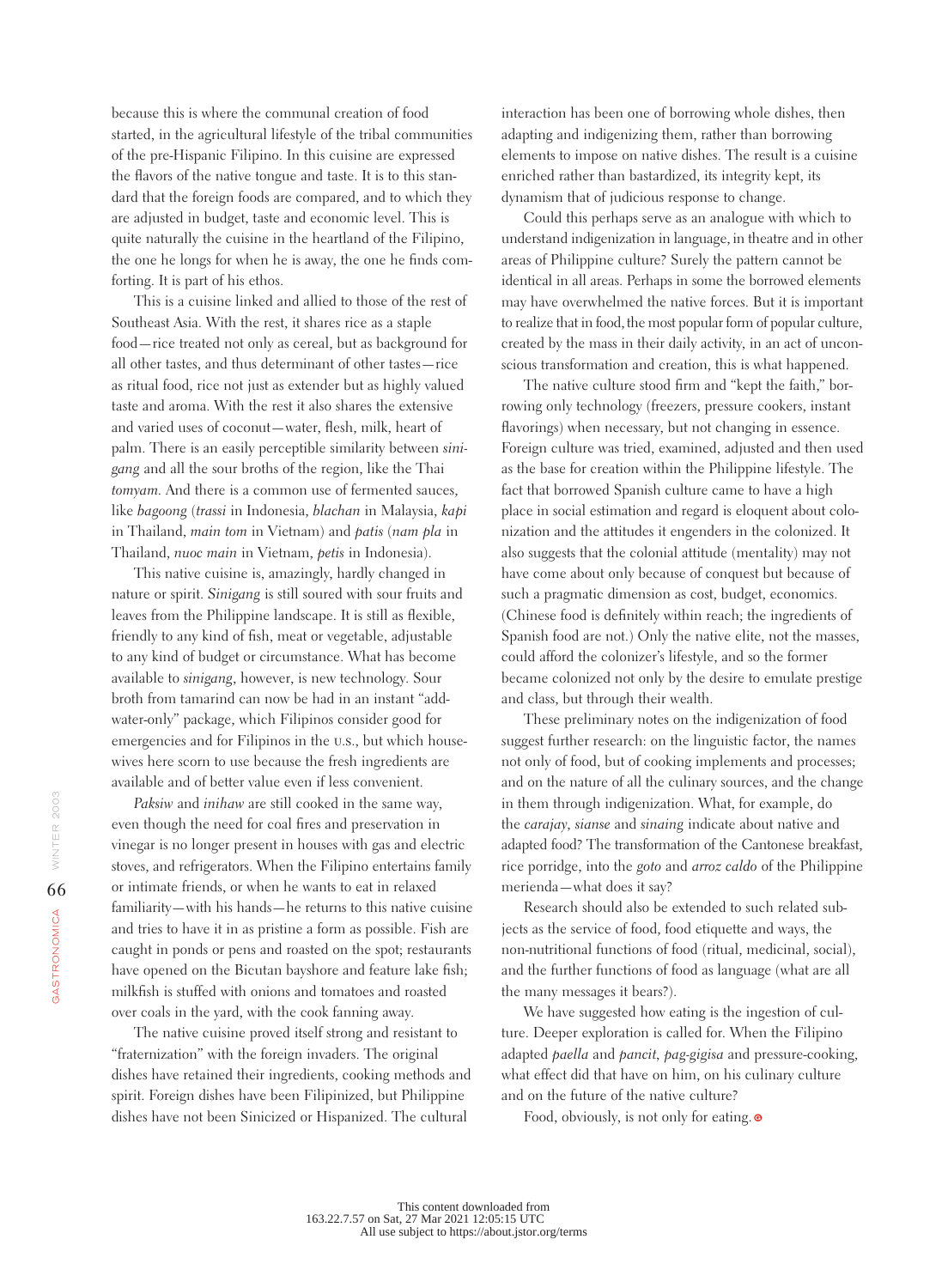#### notes

1. cf. Doreen G. Fernandez, "Food and the Filipino," in *Philippine World-View,* Virgilio G. Enriquez, ed. (Singapore: Institute of Southeast Asian Studies, 1986), pp. 20–44; and "Why Sinigang?" in *The Culinary Culture of the Philippines,* Gilda Cordero-Fernando, ed. (Manila: Bancom Audiovision Corporation. 1976), pp. 24–29.

2. Naomichi Ishige, "What is Dietary Culture?" *Ajicomunications,* No. 9, March–April 1981, pp. 1–5.

3. Gloria Chan-Yap, "Hokkien Chinese Influence on Tagalog Cookery," *Philippine Studies,* Vol. 24, Third Quarter 1976, 288–302.

4. Carmen Guerrero Nakpil, "Filipino Food," in *A Question of Identity* (Manila: Vessel Books, 1973), p.19.

5. "Duck cooked the Angono way is stewed in a pickling liquid before frying."

6. Chan-Yap, 'Hokkien Chinese Influence."

#### glossary

*Achara:* pickled fruits or vegetables

*Adobo:* pork and/or chicken stewed in vinegar, garlic, bay leaves and peppercorns

*Adobong pusit:* squid cooked adobo style

*Adobo sa gata:* adobo with coconut milk

*Alac/Alak:* [arrack] generic term for alcoholic drink of any kind *Alalay:* carefulness in doing something; care in holding or carrying something; colloquially, an aide or assistant

*Alamang:* tiny shrimps, often made into a salty paste called *bagoong Alibangbang:* a small stocky tree, the young leaves of which are used in souring or flavoring meat or fish

*Almud:* a dry measure

*Alugb ate:* a succulent, herbaceous vine called "Malabar Night Shade" or Ceylon Spinach

*Ampalaya:* (*Momordica Balsamina*) bitter gourd; a bitter melon *Ampaw-pinipig:* cakes made of dried *pinipig* (pounded rice grains) *Ange:* bark used for flavoring rice which colors it green

*Anghang:* pepperiness; chili hotness in food; spiciness

*Angi:* the smell of burning rice

*Angkak:* a specially treated cereal used for seasoning, particularly for fish and shrimps

*Apahap:* silver sea bass

*Apan-apan:* [Ilongo] vegetables cooked with *bagoong*

*Arroz caldo:* chicken and rice gruel flavored with ginger

*Arroz a la Valenciana:* rice and chicken dish

*Ayungin:* silver perch

*Babaylan:* native high priest

*Baboy damo:* wild boar; wild pig

*Bagoong:* small fish or shrimps preserved in brine, usually used as sauce *Bagoong Balayan:* a *bagoong* made of small fish, for which the town of Balayan, Batangas is known

*Bahaque:* [bahag] loincloth; g-string; breechcloth

*Bahoc:* [bahog] eating rice with broth; the act of mixing broth or other liquid with cooked rice

*Balut:* fertilized ducks' eggs that have already developed embryos and are boiled and eaten with salt *Banak:* [banac] mullet *Bangus/Bangros:* [Chanos-Chanos] milkfish *Batuan:* a sour fruit about 2 cm. in diameter, with an acidic, juicy, edible pulp around a large seed; also used for souring broth *Bayanihan:* cooperative endeavor or labor, especially in a community project *Bayawak:* iguana; a big lizard *Baye-bahe:* Ilongo rice cake *Bayo:* to pound rice with pestle and mortar *Bibingka:* a rice cake cooked with fire under and over it *Bigas:* unhusked and milled rice; hulled rice grains *Bihon:* rice noodles *Biko:* a cake of sweetened glutinous rice (*malagkit*) cooked in coconut milk (*gata*) and sometimes embellished with *latik* (toasted coconut) *Bilo-bilo:* small steamed rice cakes; small balls of dough made from glutinous rice, used especially in cooking *ginatan Binagoongang baboy:* pork cooked in *bagoong Binakol:* a boiled chicken dish formerly cooked in a length of bamboo or in a coconut, usually with strips of young coconut *Bisita:* visitor; outsider making a professional visit or call *Biya:* the common name for all species of goby (Family *Gobidae*) *Biyaya na lupa:* the earth's bounty *Blachan:* Malaysian shrimp paste similar to *bagoong Borrachos:* small Spanish cakes soaked in wine *Brazo:* a dessert of Spanish origin; a roll of meringue filled with a butter sauce *Brazo de la Reina:* the above, but filled or sprinkled with nuts *Bringhe:* native dish derived from Spanish *paella,* of rice, chicken and coconut milk *Broas:* [bruas] ladyfingers *Bugas:* Visayan term for rice *Buko:* young coconut fruit *Buro:* fish or meat preserved in brine or salt; pickled green fruits; fish or shrimp fermented with rice *Burong dalag:* fermented mudfish *Busa:* to toast or cook without lard *Caban*: [kaban] a dry measure equivalent to 75 liters or 25 gantas *Cadera:* sirloin; side of beef *Callos:* Sp. tripe *Camaron rebozado dorado con hamon:* batter-fried shrimp with a piece of ham *Camote:* sweet potato

*Capiz:* [kapis] placuna shell; commonly used in making lampshades and window panes. (The sea creature within is edible.)

*Carajay:* [karahay] large frying pan. Syn. *kawali*

*Carne mechada:* [Spanish] a dish of beef with lardoons *Carta:* letter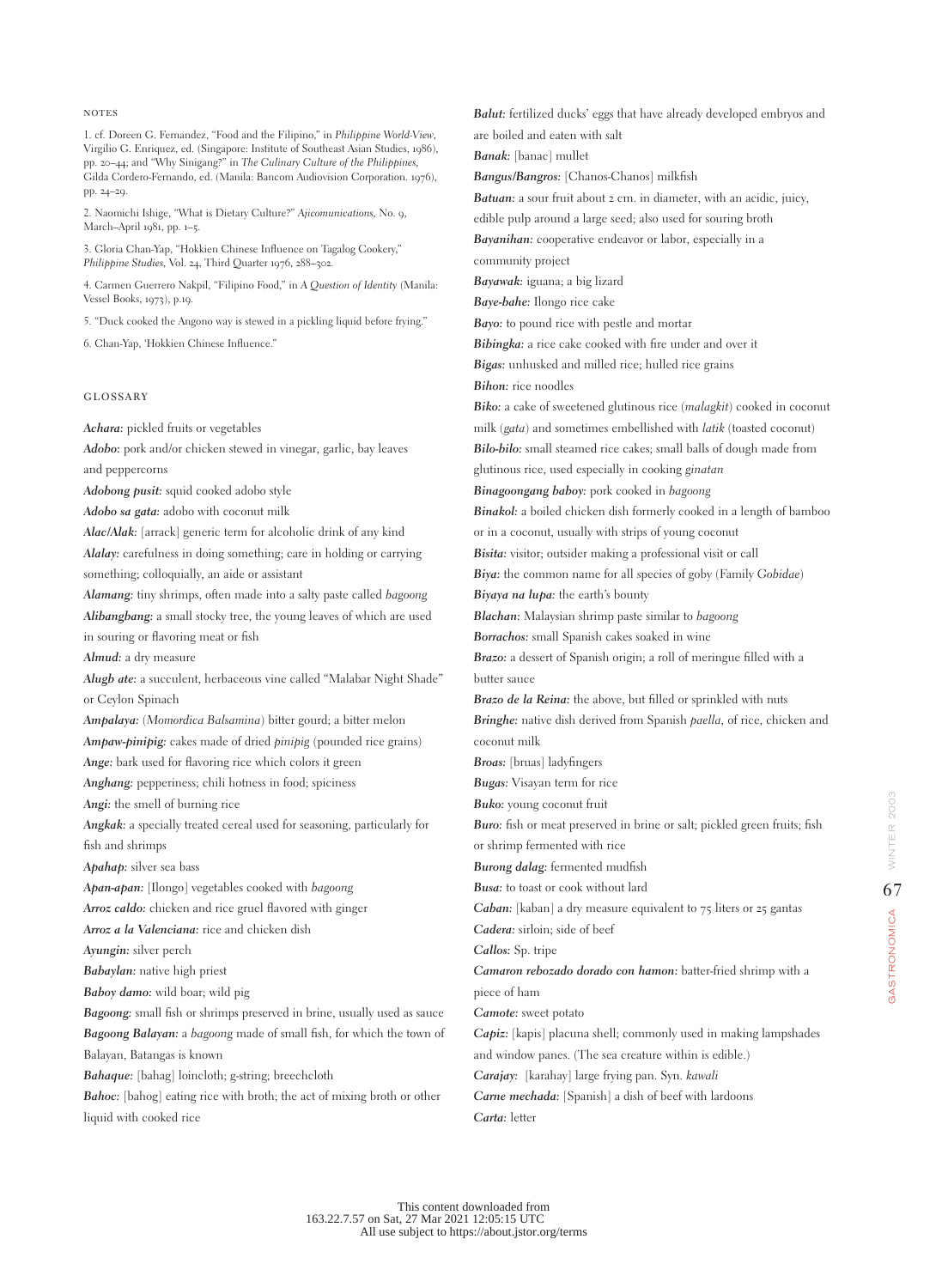*Castillo:* a mounted "castle" of pastry, often made of glazed cream puffs *Cavaravan:* liquor made from the honey of bees *Chicharron:* [sitsaron] crisp, fried pork rind; cracklings *Chorizo de Bilbao:* Sp. sausage usually used in such dishes as *paella, cocido, puchero Chupa:* smallest standard measure for rice *Cocido:* [kusido] Spanish stew of meat, vegetables and chickpeas *Compadrazgo:* godfather system *Copcop:* [kupkop] act of keeping or protecting someone needing help or care, as a hen shelters chicks under her wings *Cronicas:* histories or reports of missionary work *Croquetas:* croquettes *Dacot:* [dakot] a handful of rice; amount or quantity taken in one scoop *Dacotan:* [dakutan] to scoop up handfuls of rice *Dahong bawang:* garlic leaves used as green vegetable or made into pickles *Daing:* fish split longitudinally down the back, salted and dried in the sun *Dalag:* a species of fresh-water mudfish; murrel *Dampalit:* an asteraceous maritime shrub called "samphire," usually pickled *Dapog:* transplanting rice seedlings; fire in an open space in which firewood is used *Darac:* husk left after the rice is milled; powdered or pulverized rice bran *Dayami:* rice straw *Dedicatoria:* dedication, e.g. in a book *Dedos:* pili candy wrapped in *lumpia* wrapper *Diccionario:* Sp. dictionary *Dilaw:* a ginger-like plant called turmeric, the root of which is used as condiment *Dinuguan:* a dish of animal entrails and blood, seasoned with vinegar, garlic, salt, etc. *Dulang:* a kind of low dining table *Embutido:* Sp. a meat roll *Ensaimada:* [ensaymada] Sp. sweet roll, usually buttered, dusted with sugar and sometimes with cheese *Ensalada:* Sp. salad *Entablado:* stage; speaker's platform or stand *Espasol:* [ispasol] a sweetmeat made from the flour of glutinous rice (*malagkit*) *Fanega:* Spanish rice measure *Gabang:* a unit of dry measure Gabi: a species of tuber also called "taro" *Gachas:* watery mass; porridge, mash, pap *Galantina:* stuffed chicken, sliced and served cold *Galapong:* rice flour *Gallina rellenada:* deboned stuffed chicken *Galunggong:* round scad *Garbanzos:* [grabanzos; garabansos] chick-pea *Gala:* the juice squeezed from grated coconut meat; coconut milk

Gilic: [gilik] powdery substance covering husks of rice, straw and blades of some grasses, which usually causes irritation or itchiness on the skin *Ginataang gulay:* vegetables cooked in or with coconut milk *Ginisang ampalaya:* sautéed bitter gourd *Ginisang sitaw:* sautéed stringbeans *Gisa/Gisado:* derived from Spanish *guisar,* to sauté; the act or manner of sautéeing *Golosinas:* little cookies, pastries, sweetmeats *Goto:* rice porridge with tripe *Gulay:* plant grown for food; green vegetables *Habhab:* to eat from a container *Halabos:* steamed *Halabos na hipon:* steamed shrimps *Halo-halo:* [halu-halo] refreshment made up of a mixture of beans, corn, jackfruit, banana slices, jelly, etc. with sugar, milk, shaved ice or ice cream *Helado:* frozen; something stored on ice *Hermano:* literally, brother; also, the sponsor of a fiesta *Hindi ka naman bisita:* "You are not a guest" *Hindi ibang tao:* one of us *Hipon sa gala:* shrimp cooked in or with coconut milk *Hito:* fresh-water catfish *Ibang tao:* idiom for "outsider" *Igud:* coconut robber crab *Ilustrado:* a learned, educated, cultured man *Indio:* name given by the Spanish colonizers to the native of the Philippines *Inihaw:* broiled; roasted *Inihaw na tulingan:* broiled big-eyed tuna *Inihaw sa uling:* broiled over charcoal *Jamon China:* Chinese ham *Kakang gala:* thick coconut milk, usually the first juice extracted from grated coconut meat. Syn. *unang gata Kakanin:* sweetmeats; tidbits *Kalabasa:* squash plant; the fleshy fruit of this plant eaten as vegetable *Kalabaw:* carabao; with reference to mango, the largest variety *Kalamansi:* a spiny citrus tree that bears small spherical acidic fruit, used in seasoning food and for making a juice preparation like lemonade *Kamaro/Kamaru:* mole cricket *Kamayan:* act of eating with bare hands, often referring to a group of persons eating together *Kamias:* [kamyas] a small tree, the fruits of which are acidic, edible and commonly used as condiment in cooking native stew (*sinigang*) *Kamoteng kahoy:* cassava; manioc, a tropical plant with edible starchy roots *Kamto:* beef flank meat; dish of flank meat stewed with radish *Kanduli:* [candoli] sea catfish (Family *Ariidae*) *Kanin/Canin:* cooked or boiled rice. Syn. *sinaing*

 $2003$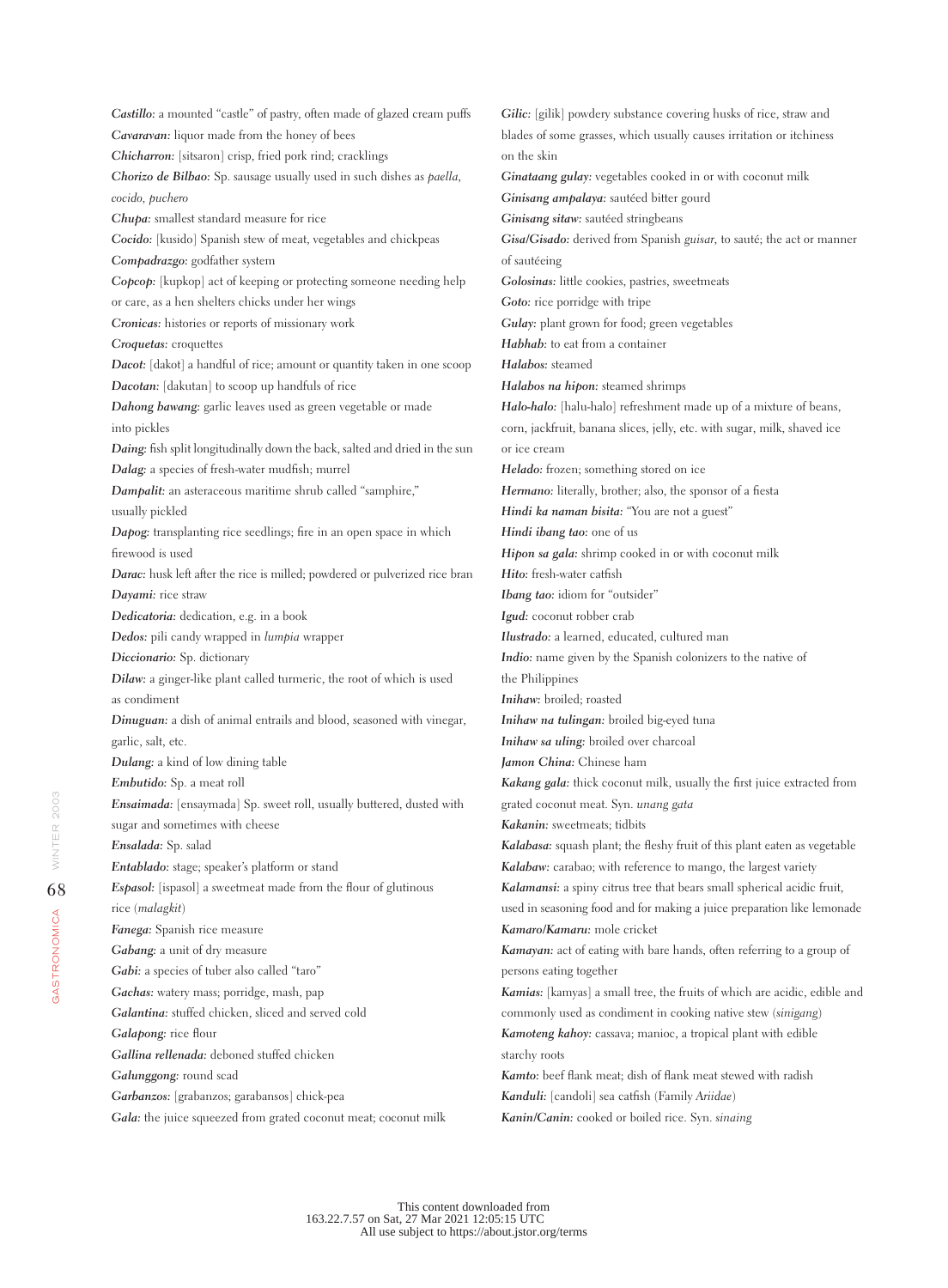*Kaong:* sugar palm tree; the fruit of this palm, the seeds of which are usually made into sweetmeats *Kari-kari/Kare-kare:* a stew of oxtail, calf's foot and/or tripe, with vegetables and the broth slightly thickened with ground rice and peanuts *Kaserola:* casserole; saucepan; stewpan *Kasim:* sourish taste as of food beginning to have slight fermentation *Kasubha:* a plant, the dried stigmas of which are used for coloring and flavoring food; a kind of saffron *Katuray:* a semi-wild tree the white flowers of which are eaten raw or steamed; the young pods are also edible *Kekiam:* [kikyam] Chinese meat roll *Kilawin/Kinilaw:* a dish similar to ceviche, made by marinating uncooked fish or shrimps in vinegar and seasoning with salt, black pepper, etc., e.g. *kilawing dilis, hipon, tanguingue* (*sa gata*: with coconut milk) *Kinchay:* Chinese celery *Kinunot na paing:* (baby) shark cooked in coconut milk *Kiping:* edible, bright-colored leaf-shaped thin wafers used as decoration at the Lucban and other Quezon Maytime fiestas *Komedya:* a folk drama form also called Moro-Moro *Kulitis:* [kolitis/colitis] an edible common weed; amaranth (*Amaranthus viridis Linn*.); also called native spinach *Kutsinta:* a kind of native cake made of rice flour, similar to puto but more sticky and somewhat gelatinous *Laing:* Bicol dish made of the stalks and leaves of *gabi* (taro plant) cooked in coconut milk and chilis *Lambanog:* native wine distilled from coconut palm juice *Langkawas:* an aromatic, ginger-like root Latik: residuum of coconut milk after extracting oil by boiling; sweet preparation made from coconut milk used as sauce for *suman Leche flan*: [letseplan] creme caramel; milk custard, usually with a caramelized syrup *Lechon:* [litson] roast pig with lemon grass or tamarind leaf stuffing *Lengua estofada*: stewed ox tongue *Liempo:* pork belly *Lihiya:* [lehiya] lye. Syn. *sosa Logao/Lugaw:* rice cooked soft and wet as a gruel Lomi: flat noodles sauteed with meat and vegetables, served with broth *Lomo:* loin *Losong/Lusong:* mortar *Loualo:* [luwalo, liwalo] climbing perch. Syn. *martiniko Lumahan:* striped mackerel; Japanese mackerel *Lumbalumba:* dolphin *Lumpia:* spring roll; a dish made of shrimp, meat and/or vegetables wrapped or rolled up in a thin flour wrapper, eaten fresh or fried *Lumpiang ubod:* the pith or heart of a palm wrapped in a *lumpia* wrapper *Maalat:* salty; containing salt *Maanggo:* having the odor of fermented milk *Maasim:* sour; rancid, spoiled by fermentation

*Maaskad:* having a bitterish or acrid taste *Macapuno:* the fruit of a species of coconut tree which is filled (*puno*) with flesh instead of coconut water, and is usually made into sweets *Magsanaya:* a variety of rice favored in Western Visayas *Maja Blanca:* a kind of rice or corn pudding *Malabo:* turbid or muddy as water; unclear; indistinct *Malabo:* spongy in consistency as fruits or tubers *Malacapas:* a species of fish known as "spoiled *mojarras*" *Malagkit:* sticky; also glutinous rice *Malanay:* a species of fish *Malangsa:* [malansa] fishy; having a fishy taste or smell *Malinamnam:* delicious; very tasty or savory; creamy and tender quality of taste and texture associated with something fresh *Maliputo:* cavalla fish thriving in Taal Lake *Malunggay:* a small tree, the young leaves, flowers and pods of which are commonly used as vegetables; horseradish plant *Mamali:* tassel fish; four-fingered threadfin *Mami:* a dish of Chinese origin consisting principally of noodles with condiments and broth *Manamisnamis:* on the sweet side *Mapait:* bitter *Mapakla:* acrid in taste, as of a young guava fruit or banana *Marquesotas:* a type of biscuit *Matamis:* sweet; having the taste of sugar *Mechado:* Sp. a dish of meat with lardoons *Media noche*: midnight repast; the midnight meal traditionally taken on Christmas Eve *Merenderos:* restaurants that sell snacks *Miki*: [mike] Chinese noodles made from wheat flour and usually used in making *pancit;* sold fresh, not dried *Misa de Gallo*: Midnight mass; dawn masses held for nine consecutive days before Christmas *Miso:* soybean cake; boiled bean mash used as ingredient in sautéeing or in making sauce for *pesa Morcilla:* blood sausage *Morcon:* a large meat roll *Morisqueta tostada*: fried rice *Musang:* wild or mountain cat; civet cat *Nakakahiya:* shameful; disgraceful *Nangka:* [langka] jackfruit *Nilaga:* [linaga] meat stew; something boiled, like corn, banana, esp. saba *Ninong:* a male sponsor at a wedding, baptism or confirmation; godfather *Nuoc mam:* Vietnamese fish sauce similar to *patis Okoy:* [ukoy] a patty or cake of grated vegetables with or without pork or shrimps, deep-fried in lard or oil *Olam/Ulam:* victuals like fish, meat, vegetables eaten with boiled rice *Paella:* Spanish dish with rice, seafood, sausages, meat, vegetables *Paellera:* shallow iron pan in which paella is cooked

*Pag-gigisa:* sautéeing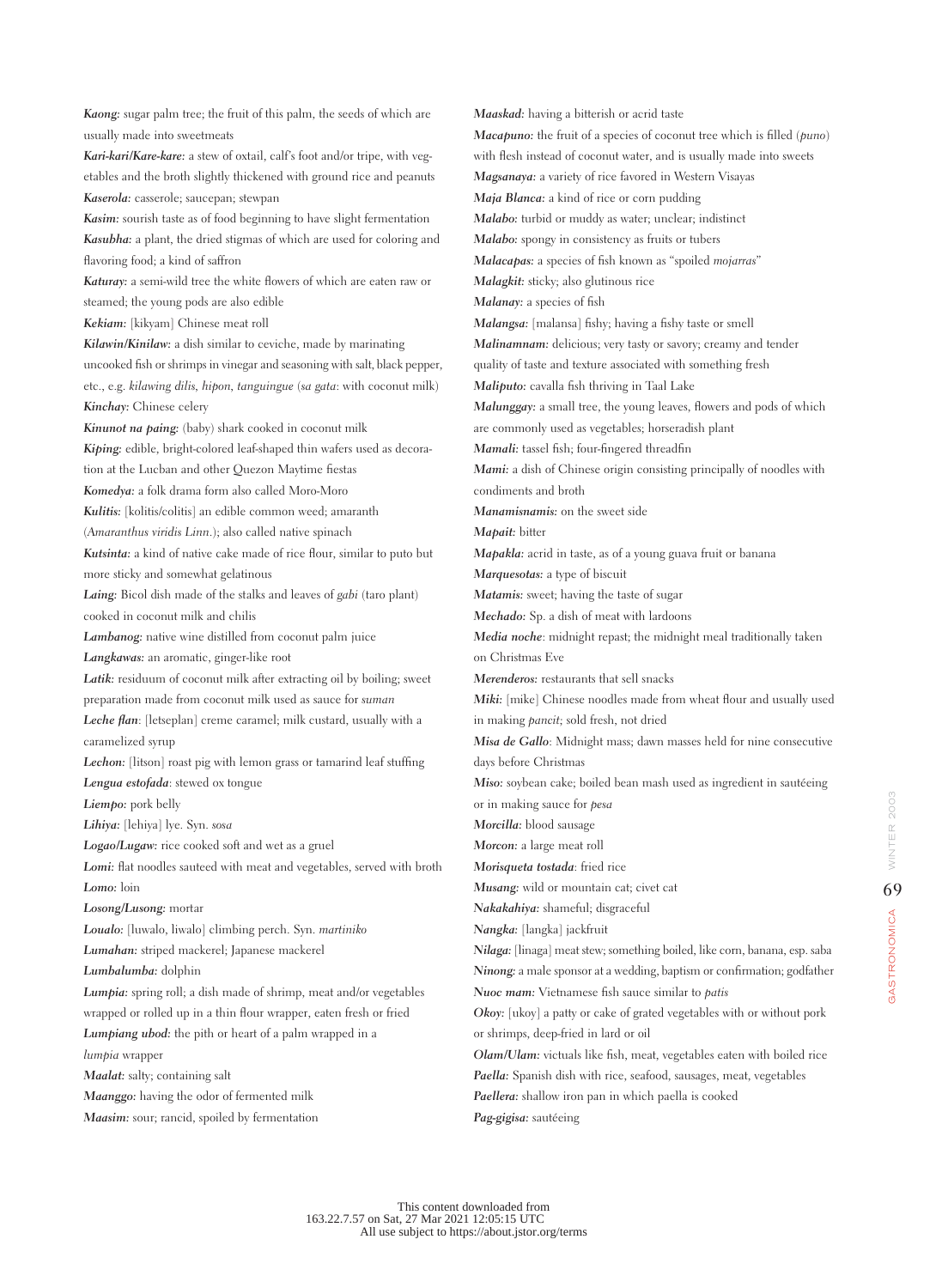Paho: tiny, tart mangoes *Pako:* edible fern *Paksiw:* a dish of fish or meat cooked in vinegar with salt, ginger and garlic *Paksiw na banak*: mullet cooked in vinegar (above) *Palaspas:* palm leaves woven into various shapes and figures and taken to the church on Palm Sunday for blessing *Palay:* unhusked rice grain *Palitaw:* small cakes made from the starch of glutinous rice and eaten with sugar *Palmito:* palm leaf or plant *Pamutat:* appetizer side dish *Panara:* a little pasty filled with vegetables *Pancit:* [pansit] a generic term for noodle dishes *Pancit Canton:* a dish of noodles originating from Canton, China *Panciteria:* a restaurant specializing in Chinese food *Pancit habhab:* Lucban noodles eaten off a leaf *Pancit Langlang:* dish of sautéed noodles, somtimes with a broth *Pancit Luglog:* noodles shaken in hot water and served with sauce *Pancit Malabon:* noodles cooked with seafood *Pancit Molo:* soup of pork-filled *wantons* with shrimps and chicken *Pancit na sabaw:* noodles in broth *Pangasi:* rice wine *Paniqui:* fruit bat *Pantat:* the young of fresh-water catfish. Syn. *anak hito Pasingaw:* to steam in boiling water *Pastillas:* sweets in the form of little bars, usually made of milk Pastillas de pili: a little bar or cylinder made of pili nuts Patis: a salty, thin, amber-colored fish or shrimp sauce *Pavo embuchado:* Sp. stuffed turkey **Pechay:** [petsay] Chinese cabbage; one of the most widely-grown vegetables in the Philipines with soft, large, green leaves and white petioles *Pesa:* fish boiled in rice-washing water with ginger, tomatoes and onions *Pesang manok:* a dish of boiled chicken *Pescado en salsa agrio-dulce:* fish in sweet-sour sauce *Petis:* [Indonesia] fish sauce Pilit: [Visayan] sticky rice *Pinais:* fish or shrimp wrapped in banana leaves and steamed with onions, tomatoes and young coconut *Pinangat:* spicy Bicol dish of stuffed taro leaves and hot chilis *Pinasingaw:* steamed dish *Pingolpingol:* species of fish *Pinipig/Pilipig:* young rice pounded flat, somewhat like cornflakes, usually eaten with coconut milk or hot chocolate *Pirurutong:* dark-colored glutinous rice Potomaya: [putomaya] a rice cake made from glutinous rice and eaten with grated coconut and sugar *Principalia:* the first families of a town; the elite *Pritong galunggong:* fried round scad

*Puchero:* [putsero] a stew, Spanish in origin, consisting of beef, chicken, sausages, chick-peas, vegetables and a tomato sauce *Pulutan:* canapes; hors d'oeuvre; food taken with drinks *Punta y pecho:* beef brisket *Puto:* generic term for steamed rice cake *Puto bumbong:* a chewy rice cake made from the glutinous rice called *pirurutong,* molded and steamed in a small bamboo segment and eaten with sugar and grated coconut *Putong lusong:* a white anise-flavored rice cake *Putong Polo:* little round rice cakes from Polo, Bulacan *Putong sulot:* little rice flour cake molded and steamed in a small bamboo tube *Putos:* completely full or filled up, as a bag or sack *Qisa:* [kisa] to mix corn, other grains, or shredded *kamote* with rice before steaming *Quartillo:* a dry measure equivalent to one-half of a *ganta* or 1.5 liters *Rosquetas:* a type of biscuit *Relleno:* stuffed chicken, fish or turkey, etc. *Sabalo:* a large milkfish from the sea and not from the fishpond *Sahog:* principal flavoring ingredients *Salabat:* ginger ale or ginger tea *Salagubang:* June beetle; June bug *Salop:* a cubicle receptacle for measuring grains equal to three liters or *gantas Salpicon:* tenderloin tips sautéed in oil and garlic *Saluyot:* an erect, branched, annual herb, the tops of which are eaten as vegetables, especially by Ilocanos *Sampalok:* [Tagalog] tamarind *Sangag/busa:* to toast or fry rice; to roast popcorn, coffee, etc. *Sangke:* star anise *Sapsap:* a species of slipmouth (fish) *Sardinas:* canned sardines; also colloquial for cannel mackerel from Japan *Sawsawan:* dipping sauce usually mixed by the diner himself at the table to go with whatever he is about to eat *Sayote:* mirliton pear; a light green, oval fruit that becomes soft and bland when cooked *Sianse:* [siyanse] turner; a kitchen utensil used for turning food that is being fried *Sibuyas Tagalog:* native pearl onions; scallions *Sinaing:* boiled rice prepared for every meal; rice that is being cooked or boiled still in the pot; also fish cooked in a little water and salt *Sinamak/Sinamac:* vinegar in which chilis, garlic and pepper are marinated *Singkamas:* tuberous root, large, white-fleshed and turnip shaped, eaten raw as a fruit or cooked as a vegetable; a variety of turnip *Sinigan:* a dish of pork, beef, shrimp or fish and vegetables in a broth soured with acidic fruits

*Sinigang na baboy:* pork in a soured broth